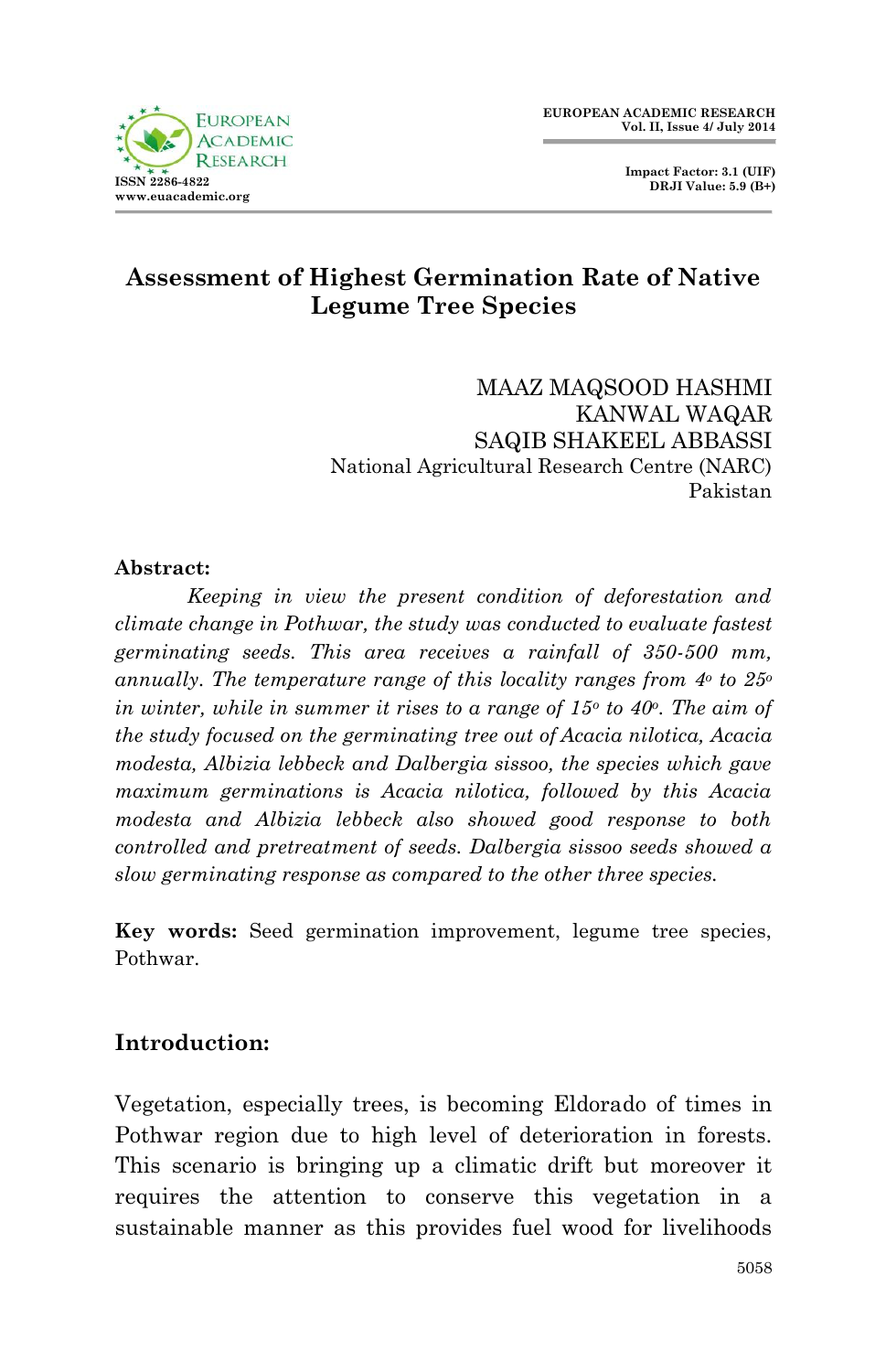and also forage for livestock. Utilization of trees is of high demand in this modern age for fuel purpose, as well as for food security issue. The best possible way to overcome this dilemma is to plant new ones before the cutting of the mature trees, so that it could be made a renewable source in actual. Growing a nursery in less time is challenging as the seeds may take long time to germinate. Growing the new trees from seeds require a lot of attention because almost 50% of the seeds does not germinate when planted i.e. they remain dormant.

The study revolves around the seed germination improvement of some top legume species of Pothwar region, in Pakistan. Seed germination improvement of legumes were kept under study during the months of May and June, before the onset of the rainy season to evaluate the best suitable, fast germinating and fast growing species of Pothwar. *Four legume species seeds, Acacia nilotica, Acacia modesta, Albizia lebbeck and Dalbergia sissoo were selected on the basis of utilization and their growth*. Seeds were taken in two equivalent amounts for the comparison between natural germinations and germination with application of pretreatments to seed, of all species. Pretreatments, given to seeds of different species, were selected according to the suitability reported by different scientists. Acid treatment was applied to *Acacia nilotica* and *Acacia modesta seeds*; nicking treatment was applied to *Albizia lebbeck,* while *Dalbergia sissoo* seeds were soaked into water at room temperature, because of the delegacy of the seed. Study was held to evaluate the best species to be able to introduce in Pothwar region, for reforestation.

## **Materials and Methods:**

Experiment was conducted during the months of May and June, before the onset of Monsoon season. 240 seeds of each species were taken, out of which 120 (each) were given a pretreatment. Seeds were bought form National Agricultural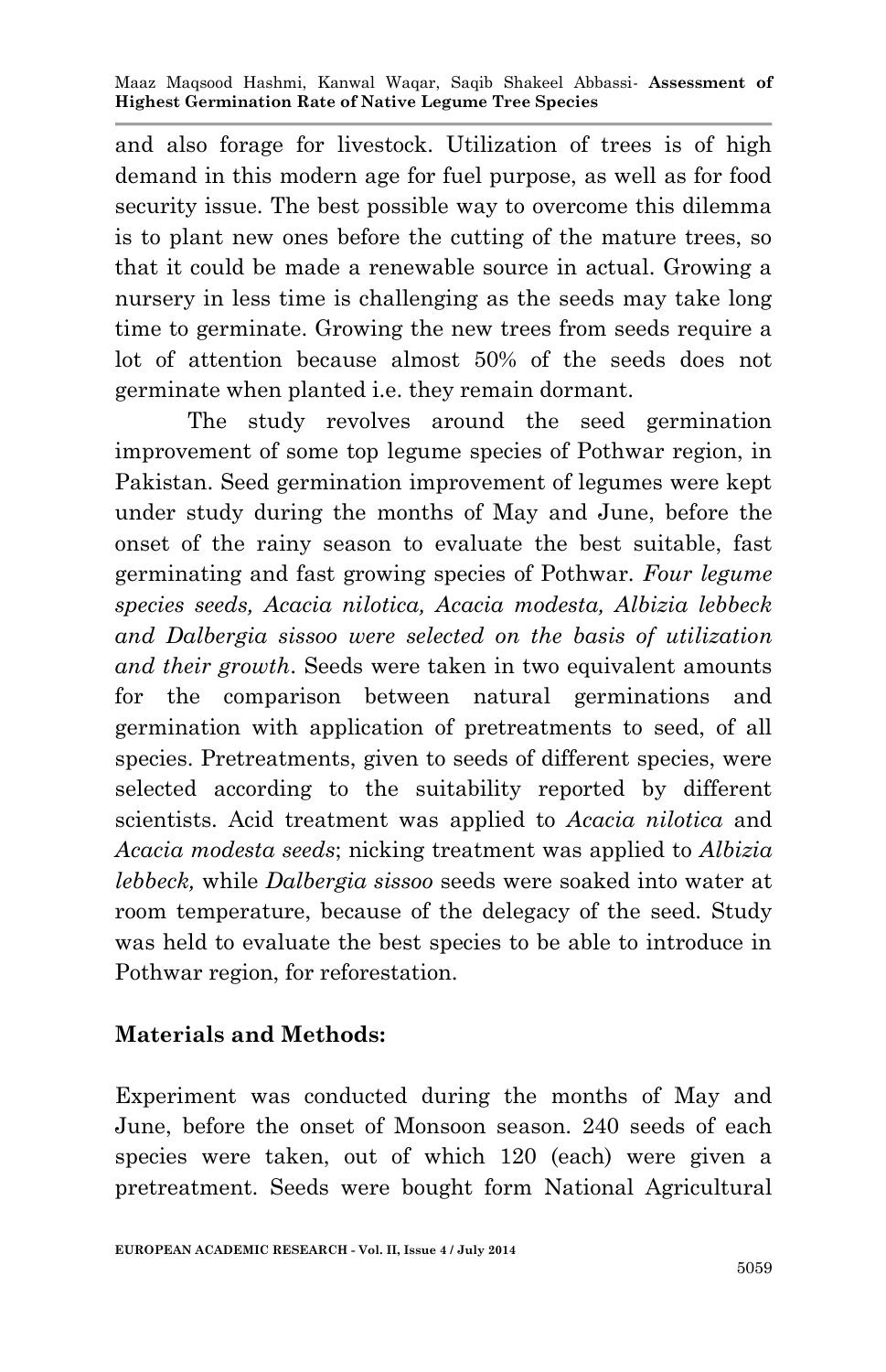Maaz Maqsood Hashmi, Kanwal Waqar, Saqib Shakeel Abbassi*-* **Assessment of Highest Germination Rate of Native Legume Tree Species**

Research Centre, Islamabad. Seeds of *Acacia nilotica* were given acid treatment i.e. soaking seeds into conc. sulfuric acid (98.07 %) for 30 minutes, in a petri dish. After 30 minutes, seeds were taken out of the acid with the help of spatula and were placed in a beaker full of cold water. Then seeds were taken out of the beaker and rinsed under the running water for 10 minutes using a sieve. Then seeds were soaked in cool water for 12 hours, to ensure that there is no acid remaining in the seeds, as the acid could burn seeds. Similarly in the case of *Acacia modesta* seeds were also given acid scarification treatment, similar procedure was adopted as that of *Acacia nilotica*, but the time of soaking seeds in acid was reduced to 20 minutes (Roshetko. 1995). *Albizia lebbeck* seeds were given nicking treatment, manually, i.e. breaking the seed coat from distillery end of seeds with the help of sharp edged cutter and then they were soaked in water for 24 hours. *Dalbergia sissoo*  seeds were given a treatment of soaking in tap water at room temperature for 24 hours. Petri dishes were selected to carry out the experiment. Whatman's no. 42 filter paper was used to place inside the petri dishes. There were three replications for each test, containing 30 seeds per replication of pretreatment as well as the controlled one. After pretreating the seeds of all the four species, set of 30 seeds each was placed in the petri dishes. Rests of the seeds, of each species, were washed with water and were placed in petri dishes, set up for experiment before. First, the filter paper in petri dishes was moistened with distilled water and then seeds were placed in them. After placing seeds, petri dishes were covered with lids to prevent experiment from any microbial activity to affect it. Data was collected on daily basis. Seeds were provided moisture using distilled water.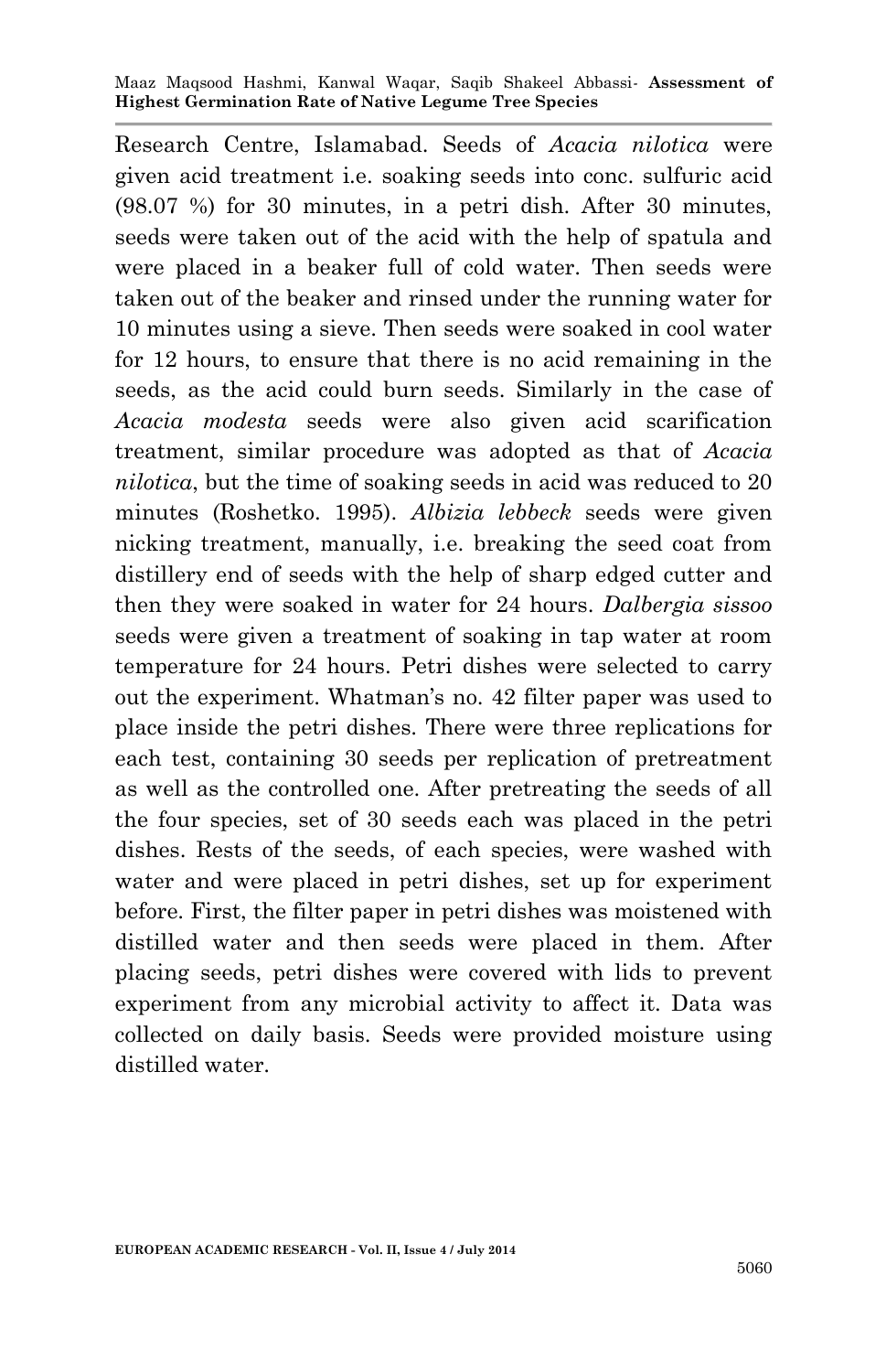## **Results and discussions:**

The results were carried out through using statistix 8.1. Null hypothesis of the study was that all the treatment means are equal whereas the alterative hypothesis of the study was that all the four treatment means are not equal. It was revealed from the results thar F-Statistic are highly significantly different at 1% (Annex 1) level of significance. Which shows that the treatment means are significantly different from each other. The highest mean was shown for Manual nicking treatment of *Albizia lebbeck* Seed (4.6667) followed by Acid Treatment on *Acacia nilotica* for 30 Minutes (4.4722). Acacia modesta seed (3.8333) showed third largest mean and lastly *Dalbergia sissoo* seed with simple water treatment showed germination mean (2.4583) as shown in Table 1.

| Treatment         | Seed             | N  | Mean   | <b>SE</b> |
|-------------------|------------------|----|--------|-----------|
| Acid<br>treatment | Acacia nilotica  | 36 | 4.4722 | .3825     |
| 30 minutes        |                  |    |        |           |
| Acid<br>treatment | Acacia modesta   | 18 | 3.8333 | .5409     |
| 20 minutes        |                  |    |        |           |
| Manual nicking    | Albizia lebbeck  | 18 | 4.6667 | .5409     |
| treatment         |                  |    |        |           |
| Soaking in tap    | Dalbergia sissoo | 72 | 2.4583 | .2705     |
| water             |                  |    |        |           |

**Table 1: Mean values of pre-treated seeds of legume tree species**

\*HS at 1 percent

The lowest mean was shown up by *Dalbergia sissoo* (2.4583) while the highest mean was shown by *Albizia lebbeck* (5.6000). Similarly, the mean score of *Acacia modesta* and *Acacia nilotica* were 3.8333 and 4.4722 respectively. The highest mean was shown for Manual nicking treatment of *Albizia lebbeck* Seed (4.6667)followed by Acid Treatment on *Acacia nilotica* for 30 Minutes (4.4722). Third largest mean was shown by *Acacia modesta* seed (3.8333) and lastly *Dalbergia sissoo* seed with simple water treatment showed germination mean (2.4583) as shown in Table 1.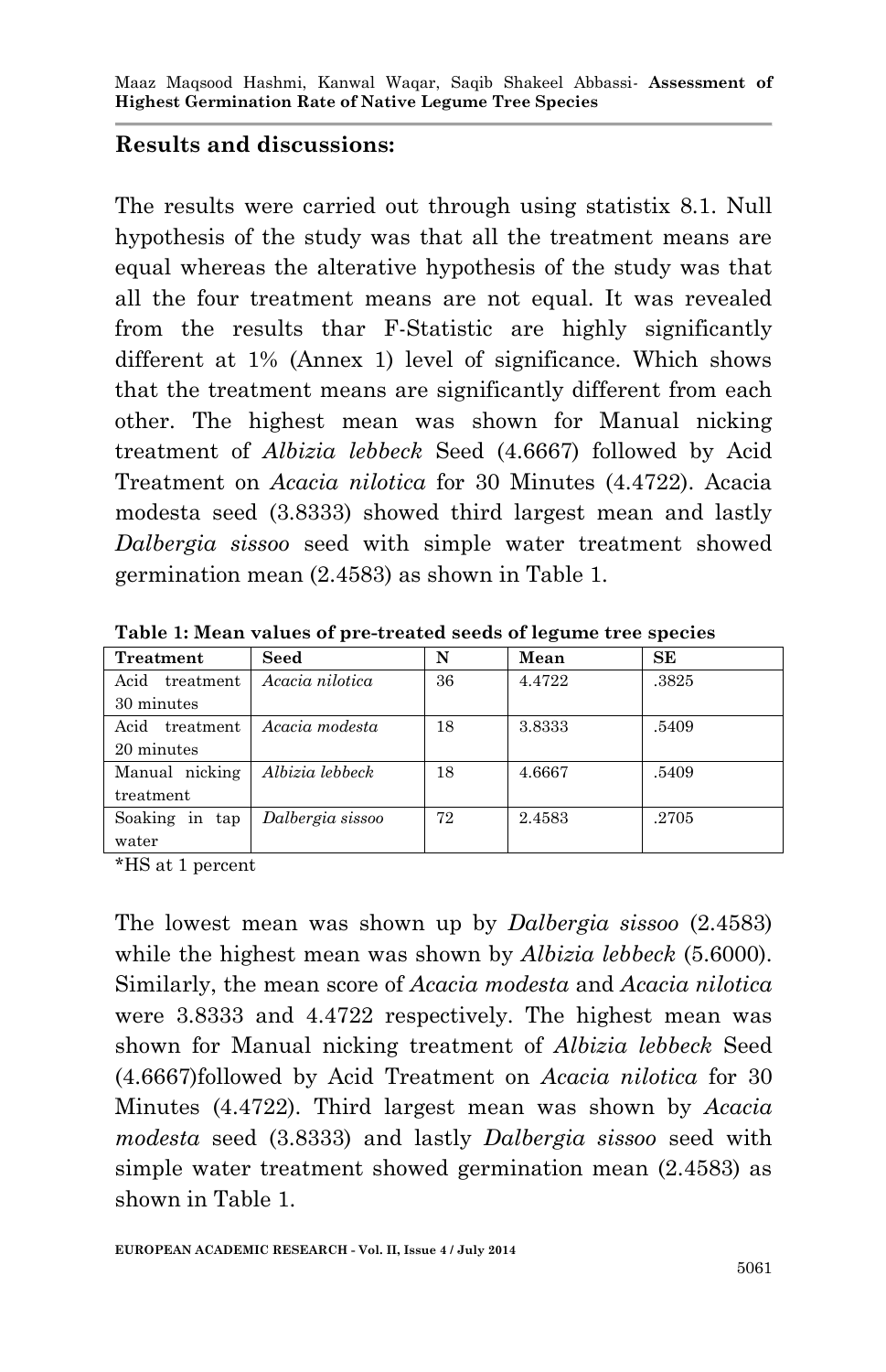Maaz Maqsood Hashmi, Kanwal Waqar, Saqib Shakeel Abbassi*-* **Assessment of Highest Germination Rate of Native Legume Tree Species**

From the results shown below in table 2, it was revealed that, F-Statistic is highly significantly different at 1% level of significance (Annex 2). Which shows that the treatment means are also significantly different from each other in this treatment as well.

| .                    |                  |    |        |       |
|----------------------|------------------|----|--------|-------|
| Treatment            | Seed             | N  | Mean   | SE    |
| Acid treatment 30    | Acacia nilotica  | 36 | 4.4722 | .3655 |
| minutes              |                  |    |        |       |
| Acid treatment 20    | Acacia modesta   | 18 | 3.8333 | .5169 |
| minutes              |                  |    |        |       |
| nicking<br>Manual    | Albizia lebbeck  | 15 | 5.6000 | .5663 |
| treatment            |                  |    |        |       |
| Soaking<br>tap<br>in | Dalbergia sissoo | 72 | 2.4583 | .2585 |
| water                |                  |    |        |       |

**Table 2: Mean values of seeds of legume tree species in controlled condition**

\*HS at 1 Percent

## **Conclusion:**

The pre-treatments showed the high germination rate that is ultimately enhancing the quantity of seeds to germinate with increased number of plants to develop. This can bring the higher amount of yield in less time than that of the more than 50 % loss of the seeds with their dormancy. This could provide the opportunity to maintain ground cover in less time by establishing the nurseries with proper management of the plants.

#### **Acknowledgement:**

First author from National Agricultural research Centre (NARC) shall bear the cost of publication.